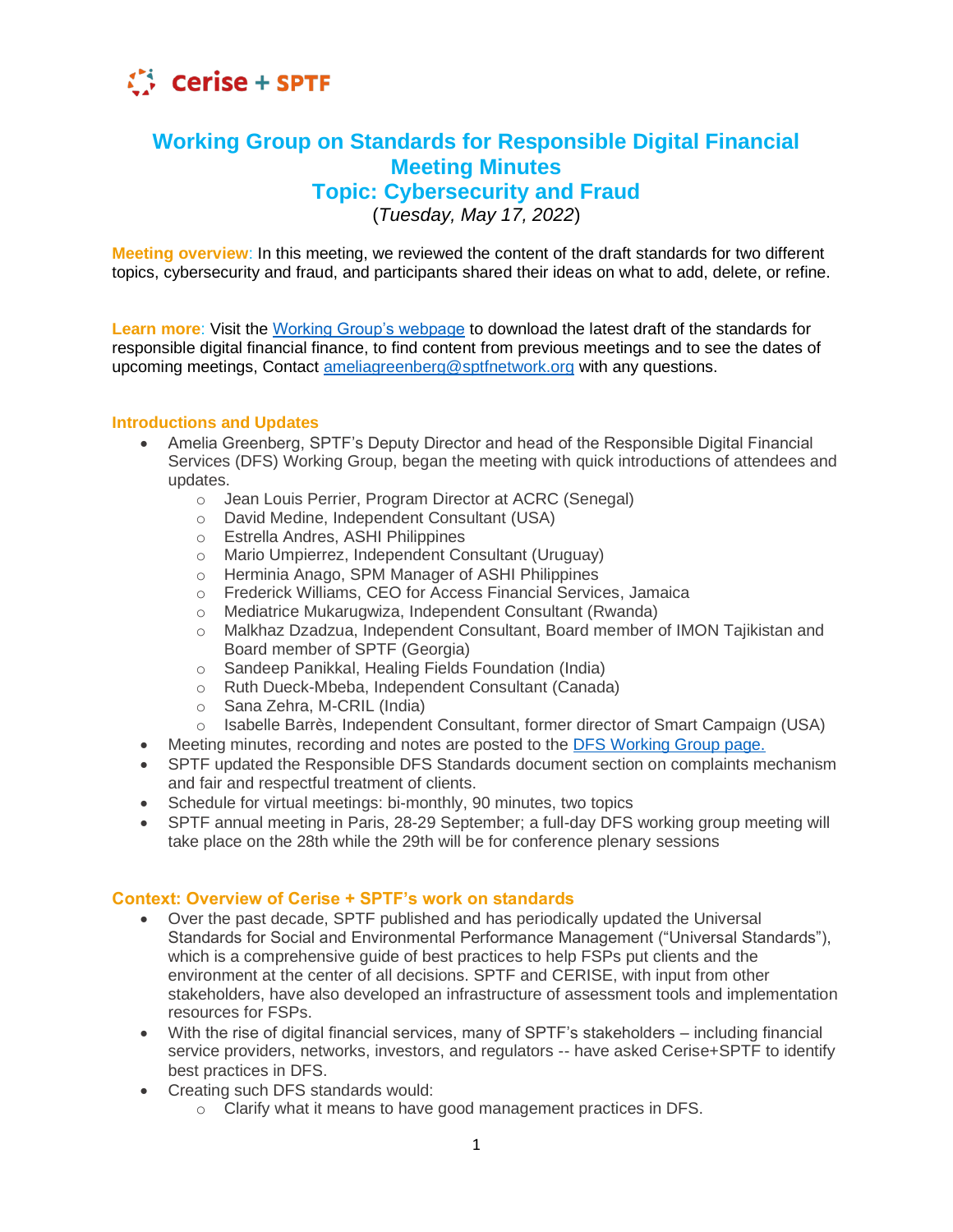- o Enhance transparency
- o Encourage good practices to grow
- o Propose concrete solutions to the risks we observe
- $\circ$  Enable stakeholders to distinguish between providers with a desire to create value for clients versus those focused solely on profits.
- o Facilitate partnerships between responsible providers.
- To develop the standards, SPTF conducted a literature review plus interviews with a broad cross-section of experts.
- SPTF reviewed the following principles/standards/guidelines that relate to responsible DFS while developing the draft DFS standards:
	- o G20 High-Level Principles for Digital Financial Inclusion
	- o IFC Guidelines for Responsible Investing in DFS
	- o BTCA Guidelines for Responsible Digital Payments
	- o GSMA Mobile Money Certification
	- o Smart Campaign Digital Credit Standards
	- o GOGLA Self-Assessment
- If you are interested in providing feedback, or if you know someone else who should, contact Amelia Greenberg [\(ameliagreenberg@sptf.info\)](mailto:ameliagreenberg@sptf.info).
- The Universal Standards for SEPM apply to all FSPs including DFS. In the latest iteration of the Universal Standards, we did include some practices specific to the responsible provision of DFS. However, we had not yet identified a comprehensive set of responsible DFS practices. That is the work happening now, with the input of the working group. In the future, the goal is to have one fully integrated manual and one assessment tool. We do not know what this will look like but will be determined after we have identified all the management practices for the DFS standards.
- The DFS Working Group is open to all.
- Reminder: the standards say the *what* to do but not the *how*.

### **Cybersecurity: What is already in the Universal Standards for SEPM**

- Two quotes to kick off our discussion are "People are sheep to slaughter with most of their personal information on the internet today." – DFS expert A and "We are at the stage where what is involved is not only the protection of data of a single consumer in an institution or 10,000 consumers, but what is possible thanks to the skills of the hackers and the tools they have is they can really stop an institution almost any day." – DFS expert B
- 2.A.3 The board makes strategic decisions based on social and financial data
	- $\circ$  2.A.3.1 The board uses the following data, provided by management, to monitor client protection. Minimum frequency: Annually
		- 2.A.3.1.4 Reports on the provider's systems for data privacy and security, particularly any failures or breeches.
- 4.D The provider secures client data and informs clients about their data rights
	- $\circ$  4.D.1 The provider maintains the security and confidentiality of client data
		- 4.D.1.1 The provider has data security and confidentiality policies that cover the gathering use, distribution, storage and retention of client information.
		- 4.D.1.2 The provider maintains physical and electronic files in a secure system.
			- 4.D.1.2.1 System access is restricted to only the data and functions that correspond to an employee's role ("least privilege" principle)
			- 4.D.1.2.2 The provider controls employee use of files outside the office and the provider keeps records of the names of employees who request/are granted access to client files.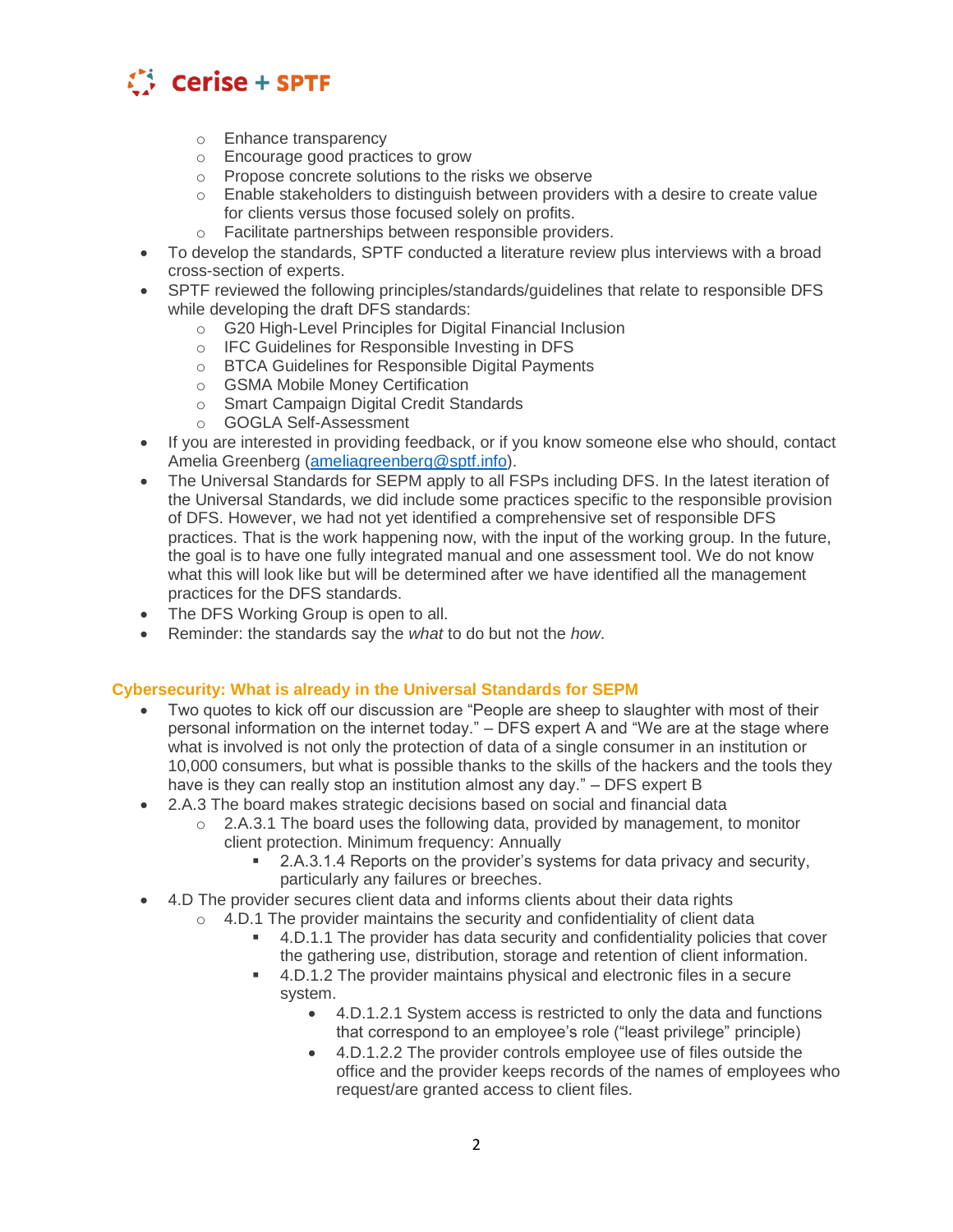- 4.D.1.2.3 The provider defines a clear process to safeguard client data when employees leave the organization
- 4.D.1.3 The provider conducts a risk assessment to identify the data-related risks to clients. Minimum frequency: every year
- 4.D.1.4 If the provider works with third parties that have access to client data, the provider's agreements specify that third parties will maintain the security and confidentiality of client data
- Ideas for management practices so far:
	- $\circ$  1. Implement a cybersecurity system that has at minimum these features: ongoing automated checks and flagging of anything suspicious, daily (at minimum) data back up, and a 24/7 data security system that detects attempts to hack into your files.
	- o 2. Create a multi- year budget for projected cybersecurity costs.
	- $\circ$  3. Take the following actions to achieve acceptable data security:
		- a. Increase awareness of management and the board.
		- b. Get an external audit of your data security
		- c. Train the technical team on risk management.
		- d. Strengthen all gap areas
		- e. Implement all software updates [\*added recently]
	- o 4. Any time you release a new digital product/service, assess data security for that specifically and implement new security measures as needed
	- $\circ$  5. Adapt security measures based on what is core to business function versus what is less important, putting in place the strongest security for the most fundamental functions.
	- o 6. If you work with partners, make sure you understand and are comfortable with their data security measures.
	- o 7. Develop threat scenarios for the kinds of incidents that relate to your organization's highest priority cyber risks.
	- o 8. Have a contingency plan for cyberattacks.
	- o 9. Build capacity to respond to those scenarios.
	- o 10. Have an expert on data security in charge of cybersecurity. The person could be internal or external. Have a plan to cover the work when that person is out of the office.
	- o 11. Train the IT team on incidence response.
	- o 12. Train customers on cybersecurity, on an ongoing basis
	- $\circ$  13. Educate your entire staff about cybersecurity, on how to talk to customers about cybersecurity, and how to direct them to the right person if an issue arises.
	- $\circ$  14. Define / clarify board and management responsibilities related to data security.
	- o 15. Train board members on cybersecurity.
	- $\circ$  16. Have a board committee that oversees risk management related to digital innovation and activities.
	- $\circ$  17. Report data to the board on security activities (e.g., hack attempts, measures taken, new gaps or risks identified) at minimum quarterly.
	- $\circ$  18. Report data to management on security activities at minimum [X frequency] (weekly?)
	- $\circ$  19. Notify customers within X time (24 hours?) if you do get hacked
	- $\circ$  20. If customers lose money because your systems got hacked, refund the customer.
	- $\circ$  21. At least once every [X frequency] (month? quarter?), try to hack your own data.
	- $\circ$  22. If someone tries to hack you, notify other FSPs in the same market, specifying the methodology the hackers used in their attempt.
	- o 23. Participate in information sharing about cybersecurity threats between public and private entities like with the police.
	- o 24. Have an "Internet Management Policy" and update it every six months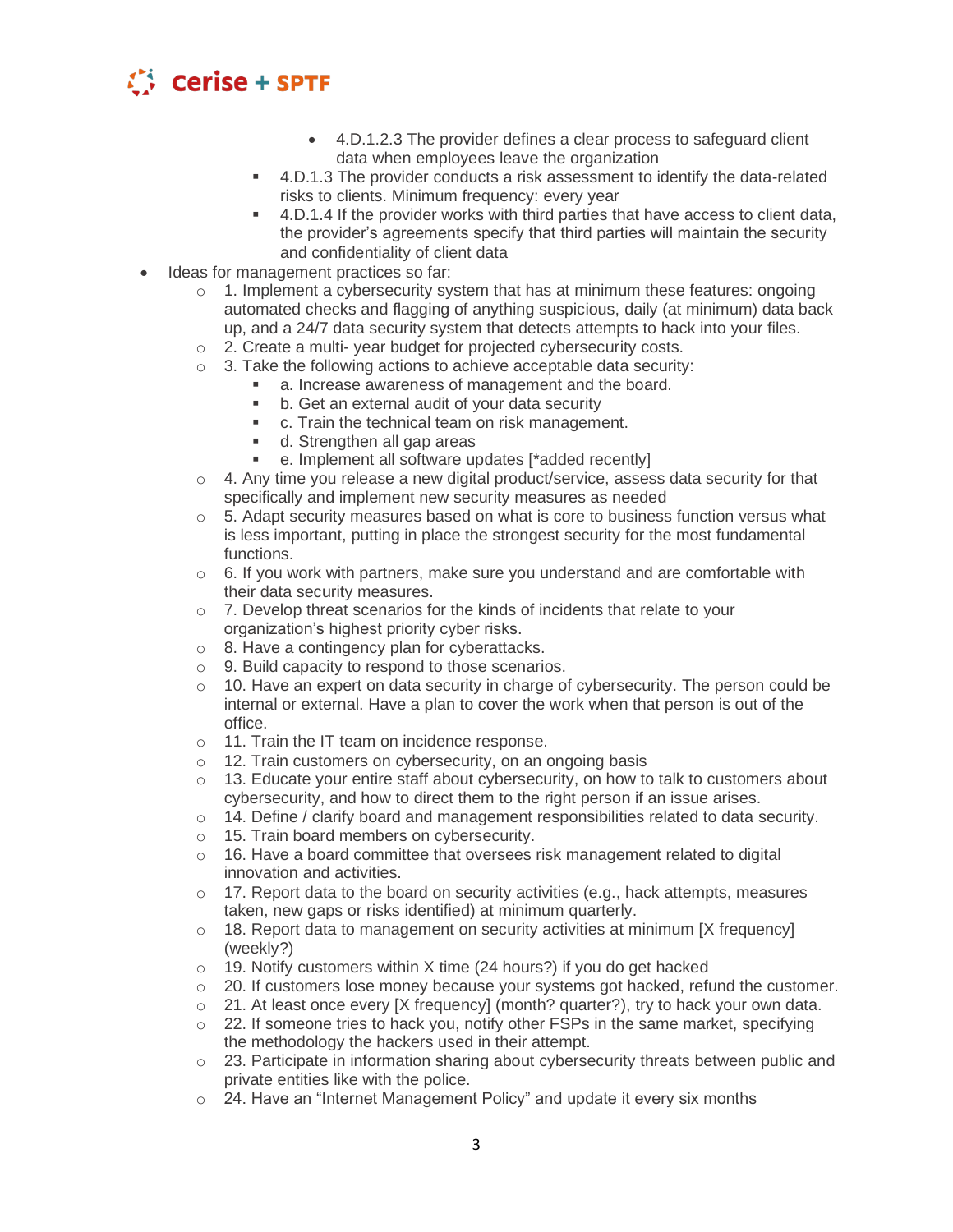- $\circ$  25. If you don't have the resources to invest in data security, then don't offer DFS.
- o Some additional ideas:
	- Install physical security measures (e.g., could say more about locks and security cameras)
	- Monitor employees' use of computer systems and audit their activities (e.g., who logged in, for how long, and what did they do?

### **Expert Reflection:**

- **Jean Louis Perrier, Africa Cybersecurity Resource Centre (ACRC)**
	- o The "what" is very important. The language and awareness have improved significantly over the past 2-3 years. For example, the attendance at the Africa Microfinance Week from 2019 – 2021 increased. The deepness of the questions was much greater. This is in large part because the central banks have been made aware of the cybersecurity situation.
	- $\circ$  There are several cybersecurity frameworks that say you must work on the physical security, the information systems themselves, and the vendors (interconnection with vendors and customers). It is not easy to distinguish between what should be an obligation and not. There is a real need to establish a road map that exposes the risks institutions are exposed to. It is still necessary to give an overview and support the institution in their journey of cybersecurity.
	- $\circ$  This should also be adapted for the local regulation and specificities of the market.
	- $\circ$  Regulation may not be that good even if the intent is good (example of central bank in Africa that gave institutions only 6 months to comply)
	- $\circ$  Must take the size and resources of the institutions into account (example tier 3 MFIs are different from established banks) Even tier 1 MFIs are lagging far behind banks with the most maturity.
	- $\circ$  Important to note the concept of cybersecurity and cyber-resilience when it comes to stopping and restarting an organization. Example of a pipeline company in the US that stopped for 2 weeks and was hacked during this time.
	- $\circ$  Question from Amelia: If you are an organization that is brand new and you need to have a plan if you get hacked, what are the first steps? Is it talking to an expert organization to do an assessment? Sending staff to a training to build capacity? In practice, what have you seen?
	- $\circ$  Response: Having a backup in place is key, though the backup can be hacked. Double-check the reliability of everything. Taking the information or money from 1 account can be life threatening in fragile communities. If you do not have a guarantee in place the financial institution is at risk.
	- $\circ$  Question from Amelia: If you do not have the money to restore the funds if all accounts are stolen, do you have a responsibility to tell your customers the risk they are assuming, for example, by having an eWallet?
	- $\circ$  Response: Institutions need to have a process on how to inform the customer of what happened. Not knowing what happened or what has been stolen is the highest threat for an organization. A mix of external cyber-attacks and internal fraud is also a threat. Institutions should analyze what transactions have been made to be informed.
	- o Summary from Amelia: Communication is less important preemptively but more to think about giving them information they could use if the institution is hacked.

### **Discussion:**

- Comment from Amelia addressing Malkhaz Dzadzua to speak to the importance of informing the board of cybersecurity risk and requesting money be set aside to address cybersecurity.
- **Malkhaz Dzadzua, SPTF Board Member**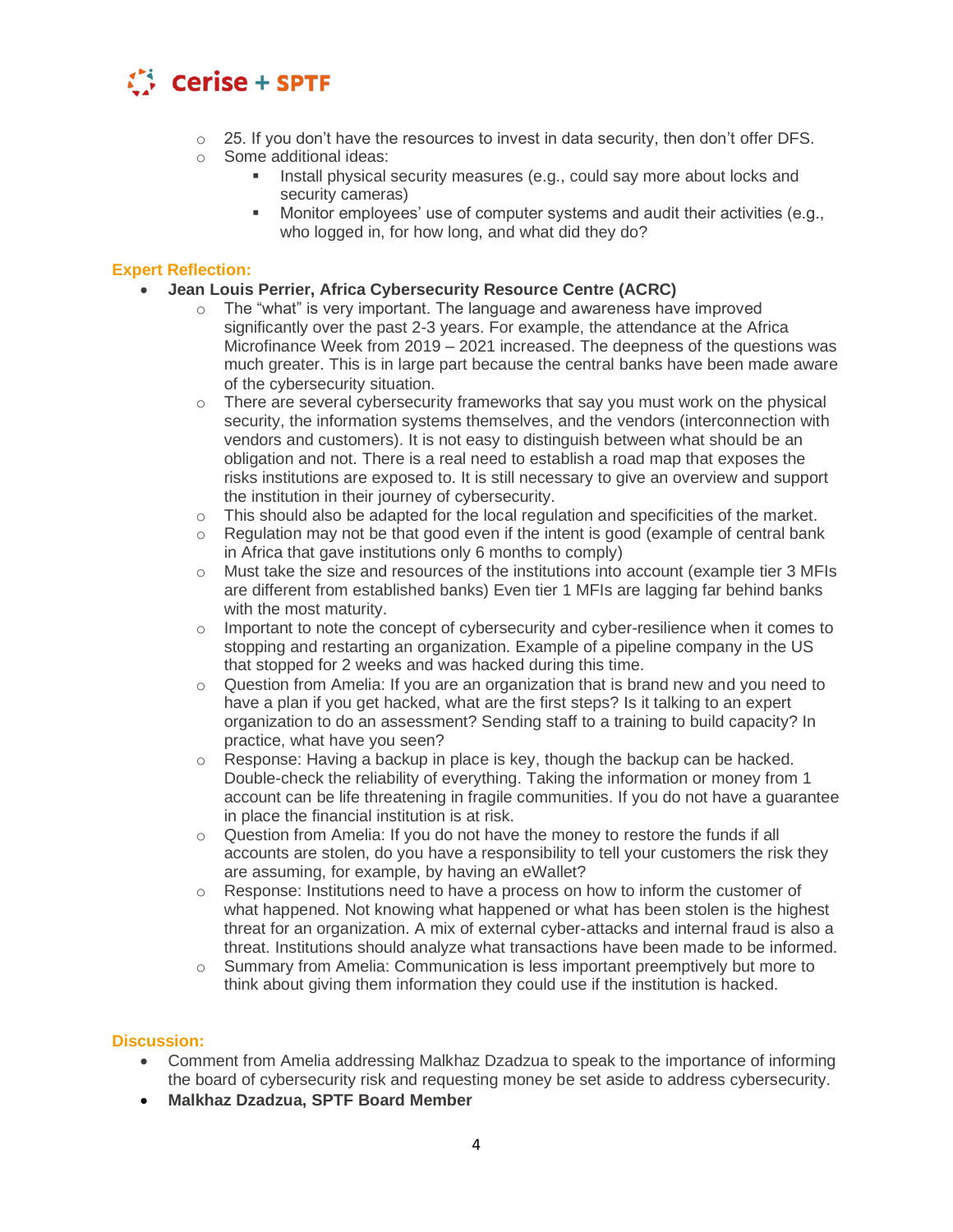o Many board members recognize the importance of cybersecurity only once something bad happens. Board members do not have the skillset or knowledge of cybersecurity. Providing the general information around cybersecurity helps. One board member should have IT skills.

### • **Mario Umpierrez, Independent Consultant**

- $\circ$  Mario has an IT background. He says that the last point in the presentation is the single most important – to inform the board of directors. It is particularly important that the board receives a proper introduction into digital and cybersecurity risks. You should not go digital if you do not have the right funds or tools (experts that can guide you through the process). Regulated institutions are already inheriting elements of cybersecurity (what is covered in the standards today). You are going to find institutions that are resilient towards cybersecurity because they have already had to protect their systems anyway.
- $\circ$  The extra practice would be to have professional organizations test the resilience of these institutions and their digital infrastructure.
- o Less access is more secure.
- $\circ$  Fintechs have a theme of having the minimum number of interactions with the user through their user interface to be as economical in the checks that they do. They will only check the ID against the credit bureau (rather than multiple forms of verification). This can inadvertently create pathways for impersonation. So, if someone gets hold of another person's ID, they can go through the system and apply for a credit.

### • **Estrella Andres, ASHI Philippines**

- $\circ$  ASHI moved from an external provider to a new provider. It would be advisable for ASHI to make an audit of the new system to ensure that data in the new system will be handled properly.
- $\circ$  Question to Mario: Would it be helpful for ASHI to get an external expert to look at the reliability of the new system?
- $\circ$  Response from Mario: Yes, of course. You need to be able to measure the reliability first. Doing a resilience check of the existing systems and infrastructure will be the first step. You need to assess your situation to cover your primary vulnerabilities and have a process in place to sustain these checks over the next few years.
- $\circ$  Comment from Amelia: If you work with an expert, they can have structures to monitor your systems on an ongoing basis in real time. Even if you monitor it in house, it is important to have a relationship set up, so you know who to call if there is a problem.

### • **Mario Umpierrez, Independent Consultant**

 $\circ$  Comment from Mario: Has seen data breaches turn into physical breaches such as robberies, etc. Sometimes branches or headquarters breached from their own security cameras. If someone gains access to the cameras to monitor who enters, they have a window into your home. They can get significant insight on how money moves from one place to another. Also think about the security of your infrastructure.

### **Fraud: What is already in the Universal Standards for SEPM**

- Two quotes to kick off the discussion on fraud: "Over the past few years, several serious cases of fraud have been reported that have raised concerns within the industry. As mobile payments begin to scale in many markets and new products are introduced, there is growing need to address fraud conclusively." – MSC brief and "Based on available evidence, there is massive increase in volume of records exposed and frauds such as SIM swap fraud, account takeovers, and social media scams have also worsened. – CGAP research
- 2.A.3 The board makes strategic decisions based on social and financial data
	- $\circ$  2.A.3.1.5 Reports on any fraud or corruption, including extorsion and bribery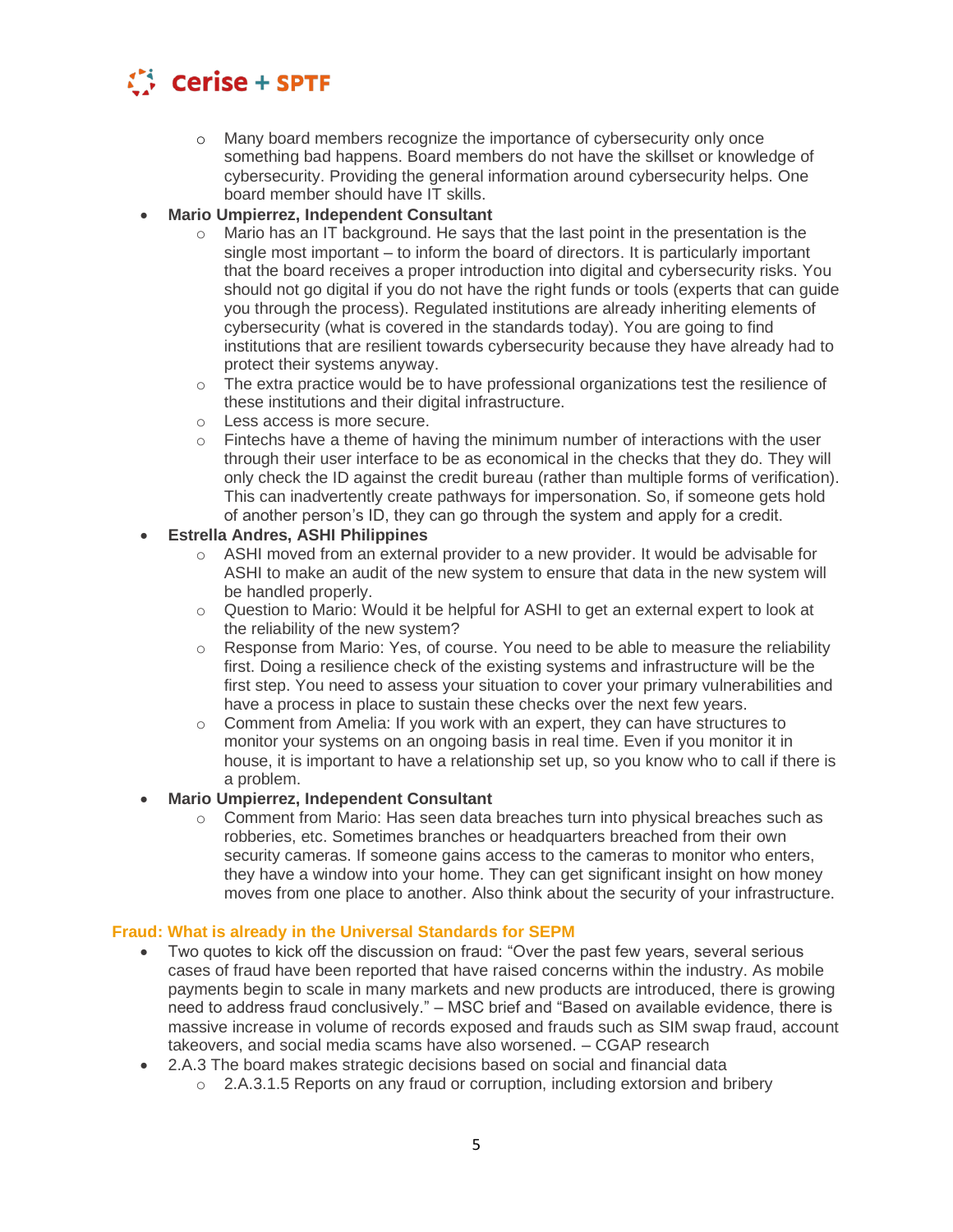- 2.B.2 Management makes strategic and operational decisions based on social and financial data
	- $\circ$  2.B.2.1 Senior management analyzes the following data and assesses risks. Minimum frequency: Annually
		- 2.B.2.1.1 Analysis of client protection risks (over-indebtedness, unfair treatment, lack of transparency, privacy of client data, complaints, fraud, corruption, and bribery)
	- $\circ$  2.B.2.2 Internal audit and/or risk management integrates the following criteria into regular monitoring activities:
		- 2.B.2.2.3 Compliance with code of conduct; prevention of fraud and corruption
		- 2.B.2.2.5 Client data misuse and fraud
- 5.C.2 The provider trains all employees on its social goals and on client protection
	- $\circ$  5.C.2.2 The provider trains employees on client protection, in line with their roles and responsibilities. The training covers at minimum the following topics:
	- $\circ$  5.C.2.2.5 Confidentiality and data sharing policies and fraud risks, including common frauds, fraud identification and fraud reporting
- 5.C.3. The provider evaluates and incentivizes employees based on social and financial criteria
	- $\circ$  5.C.3.2 The provider reviews incentive schemes to check for negative consequences such as fraud, customer mistreatment, aggressive sales, over-indebtedness, or high employee turnover
- Ideas for management practices so far:
	- $\circ$  1. Determine which types of fraud are likely to occur at different stages of product use. Segment this by driver of fraud:
		- a. Consumer-driven fraud
		- b. Agent-driven fraud
		- c. Business-partner fraud
		- **■** d. System-administration fraud
		- e. Fraud related to mobile-financial services
	- $\circ$  2. Each time the FSP introduces a new product, analyze where fraud is most likely to occur.
	- $\circ$  3. Put corresponding risk mitigation measures in place that at minimum include a system of checks and balances, scheduled audits, mystery shopping, and independent audits.
	- $\circ$  4. Study which types of fraud are the most common at different points in a product lifecycle.
	- o 5. Invest in fraud mitigation hardware/software/capacity building
	- $\circ$  6. Share publicly about the fraudulent activity that your FSP has experienced, to help others in the sector avoid it
	- $\circ$  7. Use data analytics to search for and identify fraudulent activity in real time.
	- $\circ$  8. If you flag possible fraudulent activity, notify customers immediately. [NB: This idea is repeated as a suggestion for an element of an FSP's fraud response plan, in #14 below, but other experts said it should be a requirement, so SPTF is also listing it here as a possible standalone standard idea.]
	- $\circ$  9. Have a daily dashboard that reports any exceptional activity
	- $\circ$  10. Train customers on how to protect themselves from fraud, using more than one channel (e.g., radio, SMS).
	- $\circ$  11. Train women customers especially carefully on how to protect themselves from fraud.
	- $\circ$  12. Train customers specifically on the types of fees that are legitimate versus fraudulent.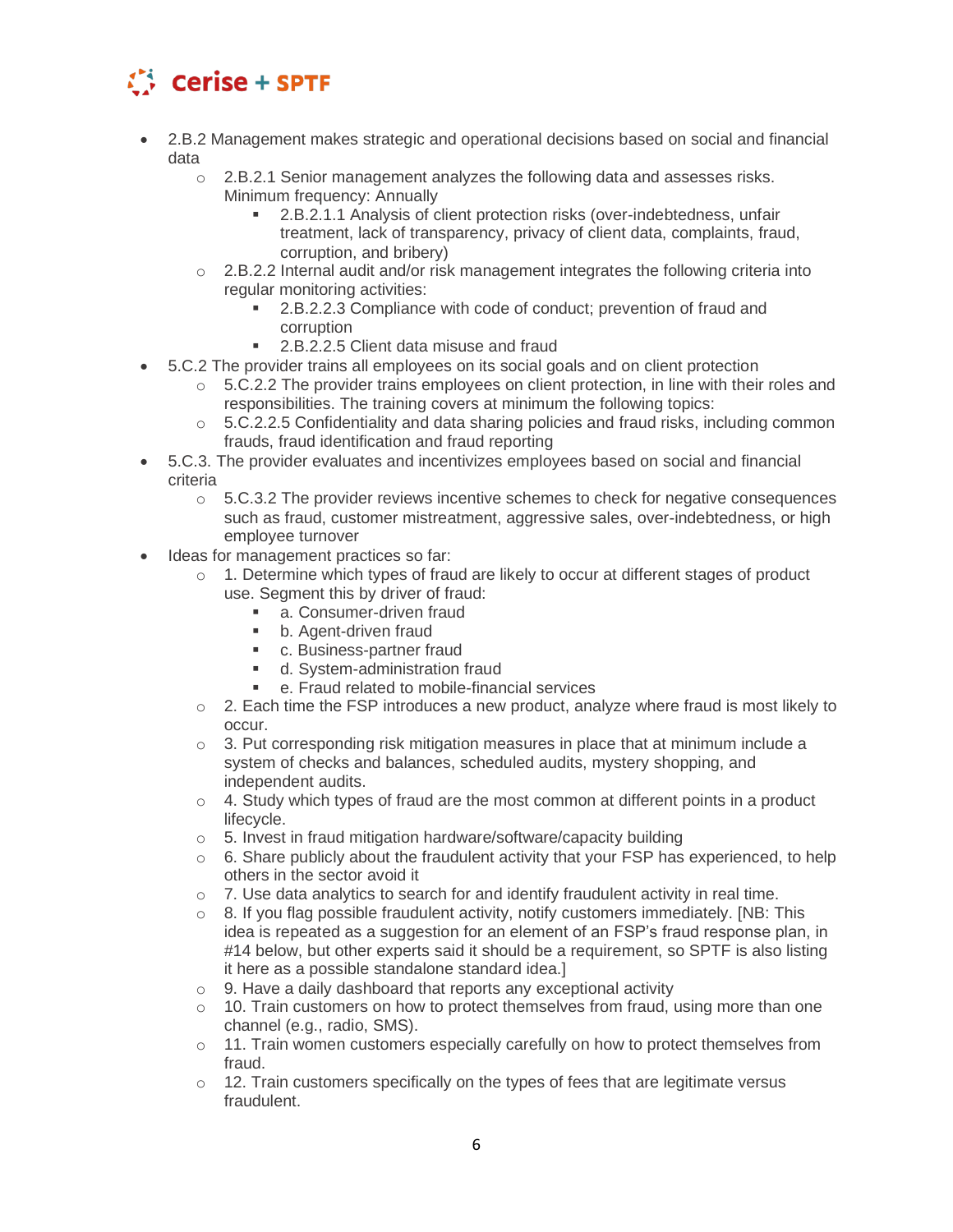# $\therefore$  Cerise + SPTF

- o 13. Train employees and agents on how to spot/avoid fraud
- $\circ$  14. Define what your fraud response will be, including the specific responsibilities of various employees when the FSP is responding to fraud (e.g., inform law enforcement)
- o 15. Monitor your response times each time you respond to fraud
- o 16. Use complaints data to inform anti-fraud measures. [NB: Collecting and monitoring customer feedback, and having an effective complaints mechanism, also helps the FSP to identify and manage fraud.]
- $\circ$  17. Define a strategy to avoid fraudulent fees charged by agents as this is a common source of fraud.
- $\circ$  18. Help customers who have experience fraud that they were not trained on how to avoid, including fraud by agents or sub-agents. Further ideas about this:
	- a. At minimum, this involves giving customers the information about how to contact the correct authorities to report the fraud.
	- b. Reschedule loans for customers who were victims of fraud.
	- c. On a case-by-case basis, the FSP can also consider helping the customer financially if s/he lost money.
		- GSMA principle 3 is "People management," under which standard 3.3.2, says, "Providers shall assume responsibility for actions taken on their behalf by their agents (and any sub-agents) under the provider-agent contract."
- $\circ$  19. Quantify how much instance of fraud, as a % of overall portfolio, you can tolerate vs when you will intervene.
- o 20. Have a board committee charged with fraud oversight.

### **Discussion:**

- **Isabelle Barres, Independent Consultant**
	- o One major challenge is having the appropriate resources given the financial cost. There are pooled resources that institutions have access to get the support that is required.
	- $\circ$  Jean-Louis shared a link to a free online assessment tool from ACRC for SME/MFI that is a good first step for making the board aware<https://start.cyber4africa.org/>
	- o Ruth Dueck-Mbebe commented" I love the resource Jean-Louis. Carnegie Endowment has also put together a great toolkit that is free of charge <https://carnegieendowment.org/specialprojects/fincyber/guides>
	- $\circ$  Jean-Louis Pierre commented "The Fincyber guides are excellent, though high level"
- Comment from Amelia: Recommends FSPs do research for pooled resources available in their regions. Spread the information of fraud within your sector. Is there a vehicle to share this type of information? Look to see if the central bank is playing that role or another national association.
- Comment from Amelia: The types of fraud will continue to evolve. Inclination for the standards is not to be too specific, but general to address all types of fraud.
- Question from Amelia to Frederick Williams: Has Access put in fraud mitigation strategies?
- **Frederick Williams, CEO for Access Financial Services, Jamaica** 
	- o Access offers access to services digitally. They use technology to support identifying fraud risks. For MFIs you will be presented documents that need to be validated. How do you best use technology to validate this rather than asking team members?
	- $\circ$  The cost of cybersecurity monitoring can be significant for small companies. Does pooling resources together through cyber4africa lower costs for entities utilizing the services?
	- o Comment from Amelia: Yes